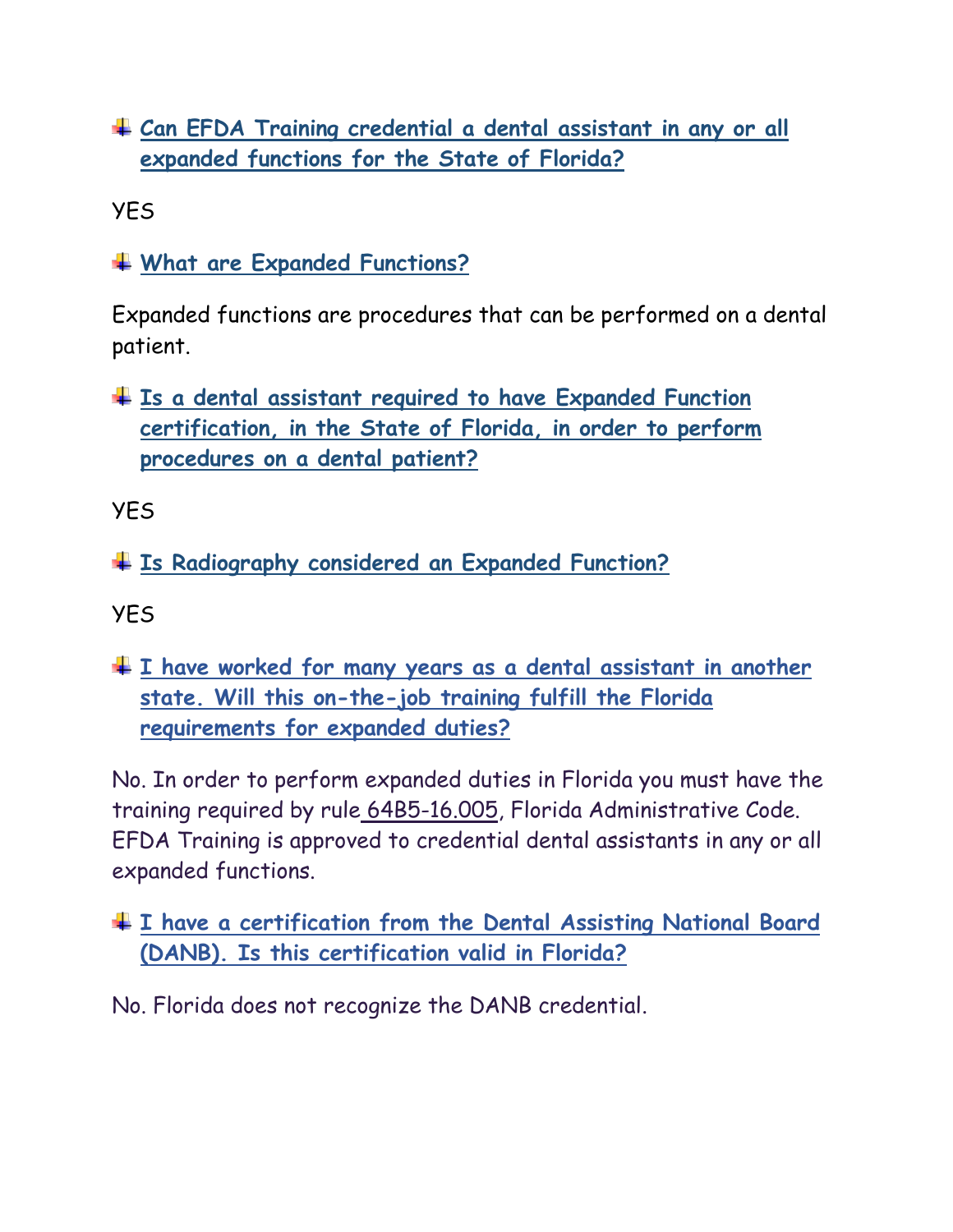# **[Can I transfer my dental assisting license from another state to](https://floridasdentistry.gov/help-center/can-i-transfer-my-dental-assisting-license-from-another-state-to-florida/)  [Florida?](https://floridasdentistry.gov/help-center/can-i-transfer-my-dental-assisting-license-from-another-state-to-florida/)**

No. Florida does not offer reciprocity and does not license dental assistants; therefore, you cannot transfer a dental assistant license from another state.

## **[I am a foreign trained dentist. What must I do now to practice](https://floridasdentistry.gov/help-center/i-graduated-from-a-dental-assisting-program-in-another-state-that-was-accredited-by-the-adas-commission-on-accreditation-what-must-i-do-now-to-practice-in-florida/)  [in Florida?](https://floridasdentistry.gov/help-center/i-graduated-from-a-dental-assisting-program-in-another-state-that-was-accredited-by-the-adas-commission-on-accreditation-what-must-i-do-now-to-practice-in-florida/)**

In order to perform expanded duties in Florida you must have the training required by rule [64B5-16.005,](https://www.flrules.org/gateway/RuleNo.asp?title=REMEDIABLE%20TASKS%20DELEGABLE%20TO%20DENTAL%20HYGIENISTS%20AND%20DENTAL%20ASSISTANTS&ID=64B5-16.005) Florida Administrative Code. EFDA Training is approved to credential dental assistants in any or all expanded functions under this rule.

**[I graduated from a dental assisting program in another state](https://floridasdentistry.gov/help-center/i-graduated-from-a-dental-assisting-program-in-another-state-that-was-accredited-by-the-adas-commission-on-accreditation-what-must-i-do-now-to-practice-in-florida/)  that was accredited [by the ADA's Commission on Accreditation.](https://floridasdentistry.gov/help-center/i-graduated-from-a-dental-assisting-program-in-another-state-that-was-accredited-by-the-adas-commission-on-accreditation-what-must-i-do-now-to-practice-in-florida/)  [What must I do now to practice in Florida?](https://floridasdentistry.gov/help-center/i-graduated-from-a-dental-assisting-program-in-another-state-that-was-accredited-by-the-adas-commission-on-accreditation-what-must-i-do-now-to-practice-in-florida/)**

Graduates of a dental assisting program accredited by the American Dental Association's Commission on Dental Accreditation for the purpose of providing expanded duty training are approved to perform expanded duties in which he/she was trained. The certificate of completion, listing each skill certified, must be posted in a conspicuous place in the dental office. The dental assistant can only perform those procedures legal in the State of Florida.

#### **Can EFDA Training provide a course for a dental assistant to become credentialed at your training location in Stuart, Florida.**

YES. We work with individual dental assistants to provide individual 1:1 training. The course work in online and must be completed before the training date(s). The training dates are scheduled on a Friday and/or Saturday.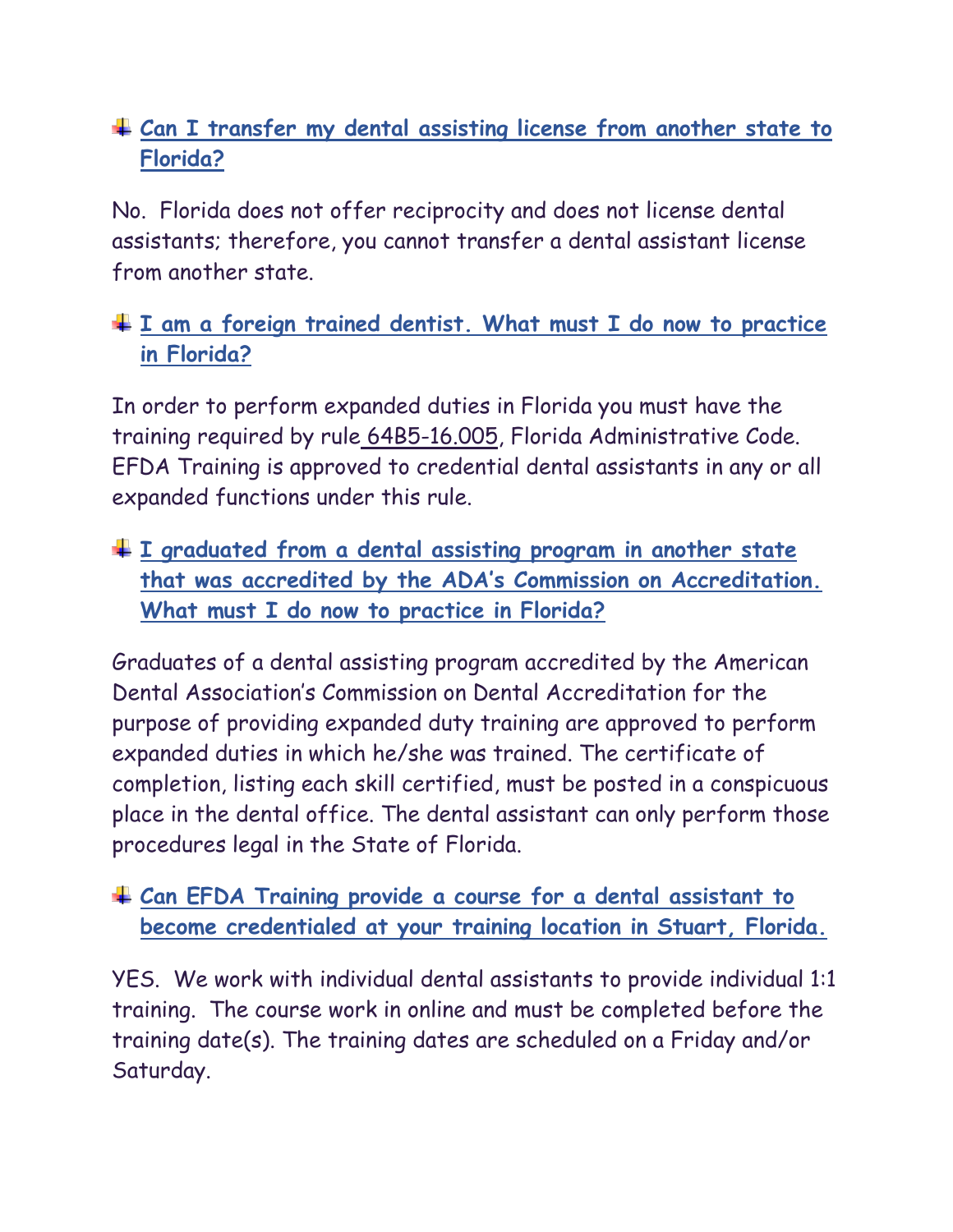There are five separate training courses:

- 1) Radiography
- 2) Restorative and Preventive Expanded Functions (17 skills)
- 3) Fabrication of Provisional Restorations and Related Skills (5 skills)
- 4) N2O Monitoring
- 5) Orthodontic Expanded Functions (6 skills)

Contact us for the training date. Once registered the course content is located online and must be completed prior to the training date. At the completion of the course the dental assistant will receive the Expanded Function certificate listing each skill certified.

Once the dental assistant has completed all five courses there are no other functions to become certified.

## **Although I have worked as a dental assistant, I am new to the field. Do you offer a Dental Assistant Program?**

YES. The program includes five (5) training dates (on Fridays or Saturdays). The lectures, videos, and exams are available through the eLearning portal of the website. Programs are scheduled every other month. The participant will be credentialed in every expanded function for the State of Florida.

Content includes:

- $\checkmark$  Disinfection and Sterilization; Computer Usage; Transfer of Instruments and Mixing Materials; Florida Law
- $\checkmark$  General and Specialty Dental Procedures
- $\checkmark$  Radiography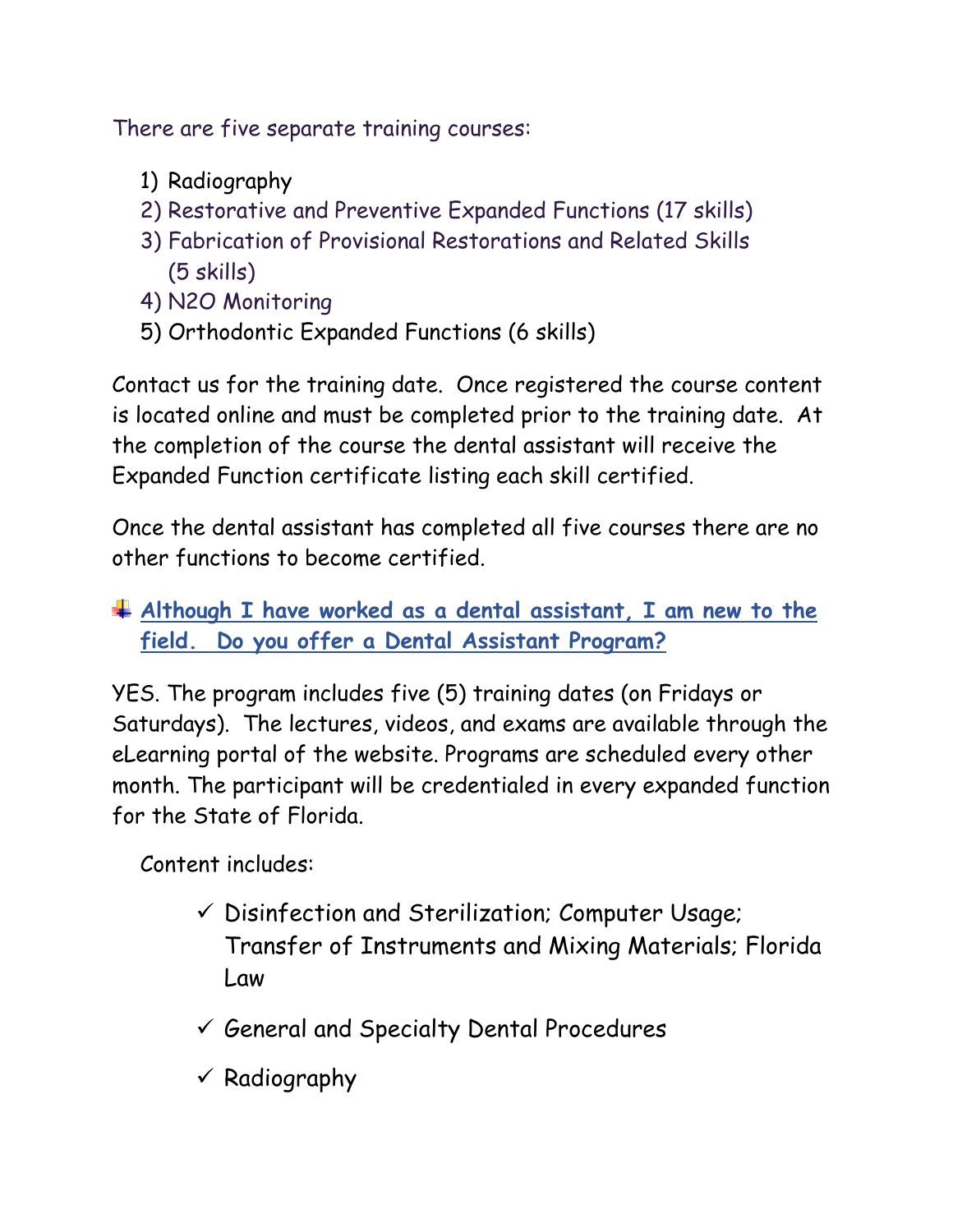- $\checkmark$  Fabrication of Provisional Restorations (5 skills)
- $\checkmark$  Preventive and Restorative Expanded Functions (12) skills)
- ✓ Nitrous Oxide Monitoring
- $\checkmark$  Orthodontic Expanded Functions (6 skills)

**Can I receive EFDA credentials through my dental practice?**

YES. Have your dentist go to "I am a Dentist/Office Manager" for more information,

**[If I graduated from a Florida Board of Dentistry approved](https://floridasdentistry.gov/help-center/if-i-graduated-from-a-board-approved-dental-radiography-program-is-it-necessary-to-obtain-the-dental-radiographer-certification/)  [dental assisting program is it necessary to obtain the dental](https://floridasdentistry.gov/help-center/if-i-graduated-from-a-board-approved-dental-radiography-program-is-it-necessary-to-obtain-the-dental-radiographer-certification/)  [radiographer certification?](https://floridasdentistry.gov/help-center/if-i-graduated-from-a-board-approved-dental-radiography-program-is-it-necessary-to-obtain-the-dental-radiographer-certification/)**

No, you are not required to obtain the dental radiographer certification if you completed a board approved program as part of your expanded duty training. Please see Rule [64B5-9.011,](https://www.flrules.org/gateway/RuleNo.asp?title=PRESCRIPTIONS%20FOR%20DENTAL%20HYGIENE%20SERVICES%20AND%20CERTIFICATION%20OF%20DENTAL%20RADIOGRAPHERS&ID=64B5-9.011) Florida Administrative Code.

**[What is the procedure to be certified as a dental radiographer](https://floridasdentistry.gov/help-center/what-is-the-procedure-to-be-certified-as-a-dental-radiographer-through-the-department-of-health/)  [through the Department of Health, Board of Dentistry?](https://floridasdentistry.gov/help-center/what-is-the-procedure-to-be-certified-as-a-dental-radiographer-through-the-department-of-health/)**

You may obtain dental radiographer certification through the Department of Health by filling out their application upon completion of three months of on-the-job training through assisting in the positioning and exposing of dental radiographic film under the direct supervision of a Florida licensed dentist *and* documentation of successful completion of a Board approved course which meets the requirements of Rule 64B5-9.011, Florida Administrative Code. The fee for the certification is \$35.00, payable to the Department of Health.